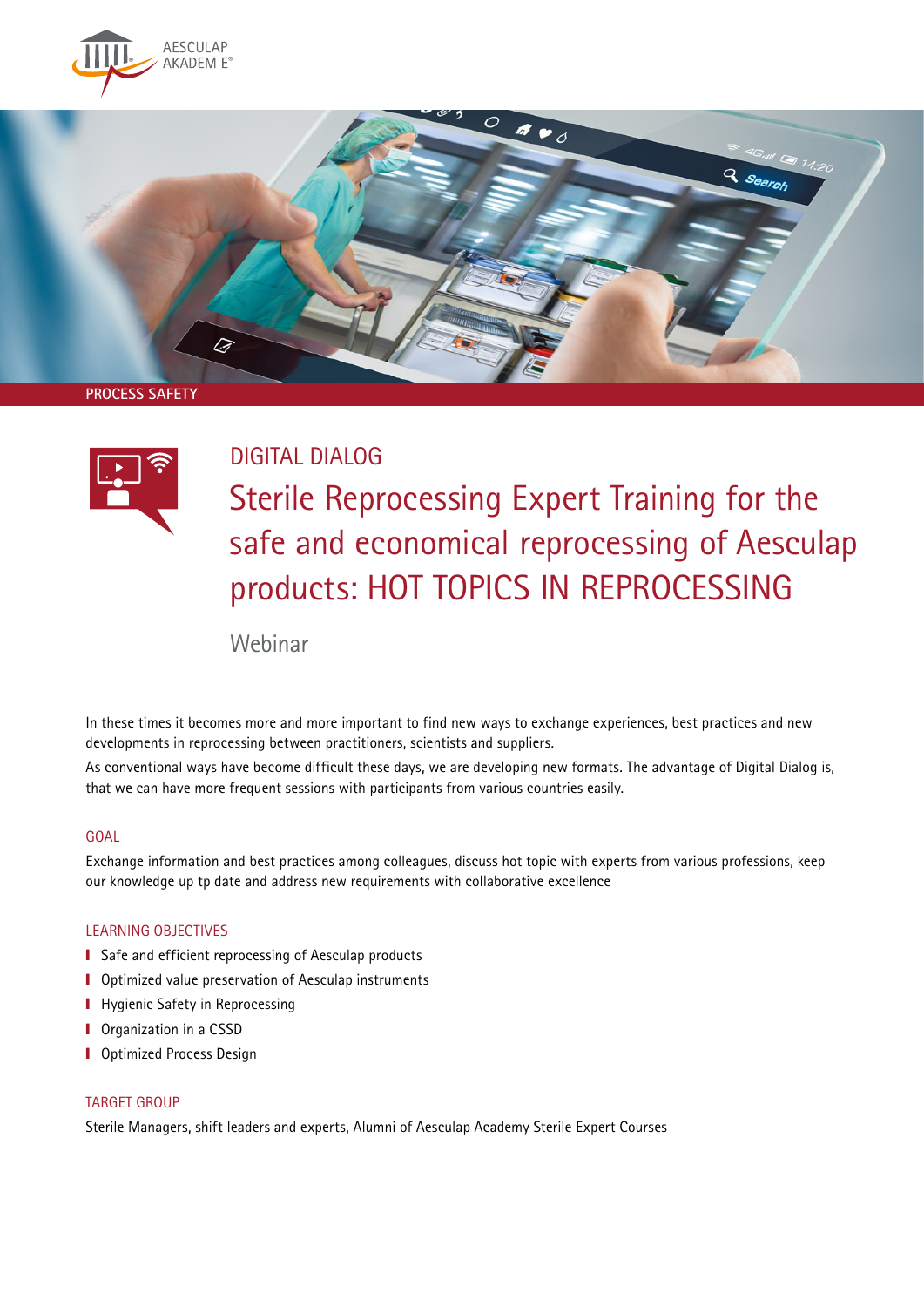## INFORMATION

## FACULTY

Please refer to the agenda.

## TECHNICAL COMPETENCE CENTER

Dr. Gerhard Kirmse | Aesculap AG | Tuttlingen | Germany

# PROGRAM

### **ORGANIZATION**

Aesculap Akademie GmbH Daniela Rank Am Aesculap Platz | 78532 Tuttlingen | Germany Phone +49 7461 95-1132 | Fax +49 7461 95-2050 daniela.rank@aesculap-akademie.de

| Sequence<br>9:30 am German time | Topic                                                                                                                                                                                                                                                                                        | Speaker                                                                                                                                                  |
|---------------------------------|----------------------------------------------------------------------------------------------------------------------------------------------------------------------------------------------------------------------------------------------------------------------------------------------|----------------------------------------------------------------------------------------------------------------------------------------------------------|
| Dec 7, 2021                     | Infection risks for staff and patients - What is most critical?<br>Which infections do we see in reality?<br>What are risk factors in OR and CSSD?                                                                                                                                           | Dr. med.<br>Georg-Christian Zinn<br>MD and Infection Control,<br>Head of Hygiene<br>Bioscentia Institut für<br>Medizinische Diagnostik<br>GmbH   Germany |
| Jan 11, 2022                    | Modern logistics in a centralized CSSD<br>Receiving, cleaning and priorities.<br>Inspection criteria, support by software<br>Back up stock<br>Post cleaning<br>Performance indicator and continuous improvement.                                                                             | Tobias Beck   Sterilog<br><b>Proserv Sterilization</b><br>Center   Pulheim  <br>Germany                                                                  |
| Feb 08, 2022                    | Can we make life in a CSSD easier?<br>Tasks and organization in a modern CSSD<br>Leadership and specialists<br>Support by tray system                                                                                                                                                        | Nevil Scheepers   Hospital<br>Jeroen Bosch   The<br>Netherlands                                                                                          |
| Mar 03, 2022                    | Sterile barrier systems keep everything sterile? - Prerequisites, pitfalls and<br>latest strategies.<br>Microbiological basics of sterile barrier systems<br>Transport and protection<br>Shelf life strategies<br>What to use where? Handling material<br>Root causes and fixes for wet sets | Eva Streit   Senior Product<br>Manager SGM<br>Aesculap AG   Germany<br>Dr. Gerhard Kirmse<br>Director TCC<br>Aesculap AG   Germany                       |
| Apr 05, 2022                    | What should a CSSD look like? Important elements of planning.<br>Planning by workflow, planning outside, in-inside out<br>Capacity planning<br>Layouts<br><b>Standards</b>                                                                                                                   | Richard Wood   Managing<br>Director   Sterilog   UK                                                                                                      |